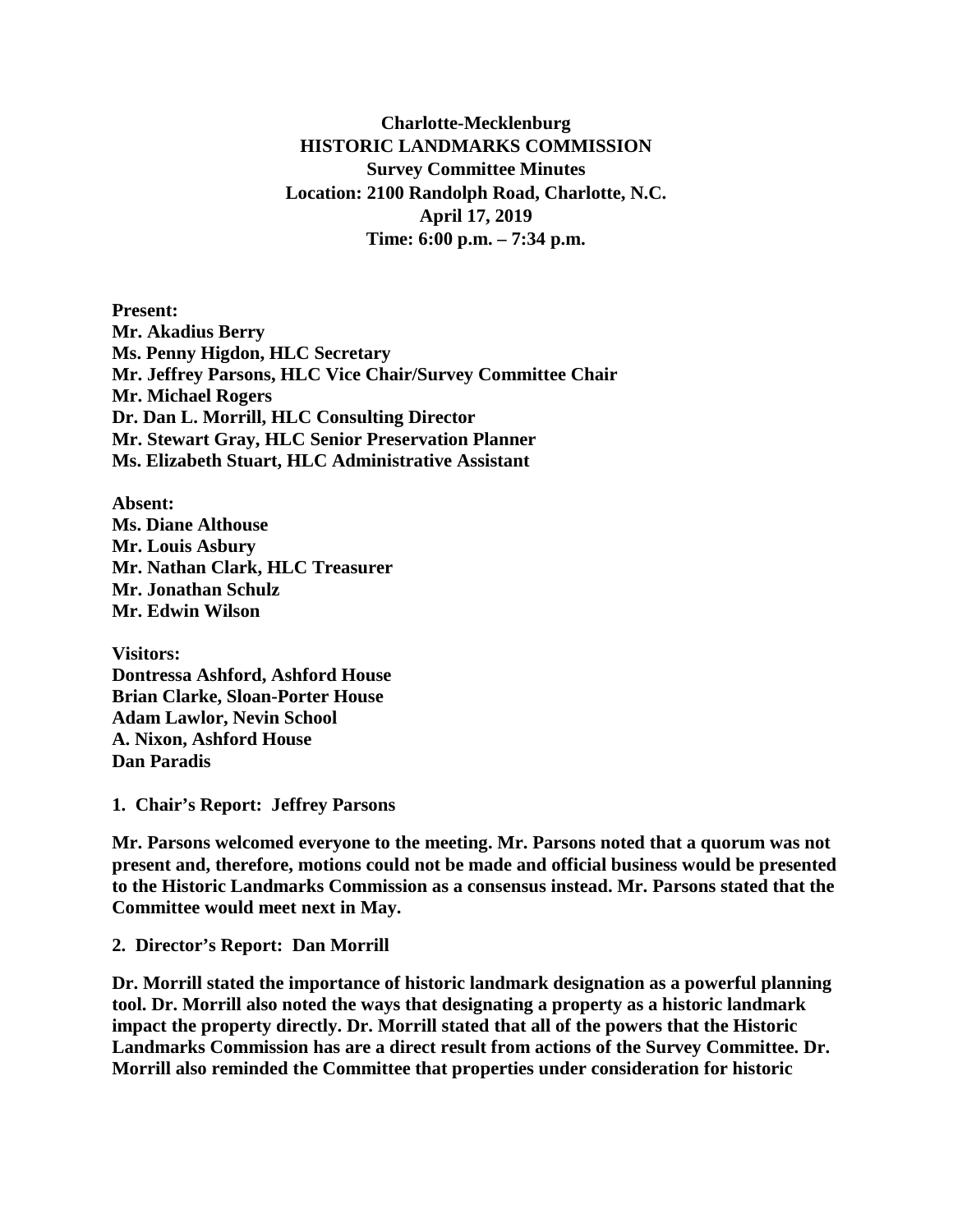**landmark designation should have special significance and that standards should remain high when determining whether to designate a property as a historic landmark.** 

**Mr. Parsons questioned under what grounds the Survey Committee should exercise constraint. Dr. Morrill stated that the purpose of a Survey and Research Report is to make the case for special significance of a property.** 

- **3. Senior Preservation Planner's Report: Stewart Gray**
- **a. Update on Davidson Initiative**

**Mr. Gray stated that Staff has been working with the Town of Davidson on identifying potential historic properties for several years. Mr. Gray stated that the recent recommendations brought forth from the Historic Landmarks Commission have been receiving support from the town. Mr. Gray noted the town's enthusiasm in working with the Commission on preserving properties in Davidson.** 

**Mr. Parsons questioned whether Staff and the Design Review Committee could handle an increased workload that may be a result of the Davidson Initiative. Dr. Morrill stated that limiting historic landmark designation to the exterior and tax parcel would help mitigate the workload. Dr. Morrill also stated that the Commission could hire a consultant to work on an hourly basis and assist with design review.** 

**Mr. Parsons asked the visitors to introduce themselves and state what properties they represent.** 

**4. Consideration of Funding a Survey and Research Report for the Ashford House, 241 Hoskins Avenue Drive, Charlotte, N.C.**

**Mr. Gray stated that the Historic Landmarks Commission, in conjunction with the North Carolina State Historic Preservation Office, sponsored a survey listing African American resources that were not located in urban settings. Mr. Gray stated that the Ashford House was identified as part of this survey. Mr. Gray noted the proximity of the house to the Hoskins Mill and stated that it was close enough to the mill to be associated. Mr. Gray stated that the house has a lot of integrity and does not appear to have been greatly altered.** 

**The owners of the Ashford House spoke to the Committee and provided history of the house and surrounding land. Dr. Morrill noted the house's similarity to a mill house and Mr. Gray stated that a Survey and Research Report would identify any connection to the Hoskins Mill.** 

**The Survey Committee reached a unanimous consensus to recommend to the Historic Landmarks Commission that it fund a Survey and Research Report for the Ashford House, 241 Hoskins Avenue Drive, Charlotte, N.C., and that this funding be delayed until after the start of the next fiscal year, which begins July 1, 2019.** 

**5. Update on the Lawrence Orr House, 5025 Lawrence Orr Road, Charlotte, N.C.**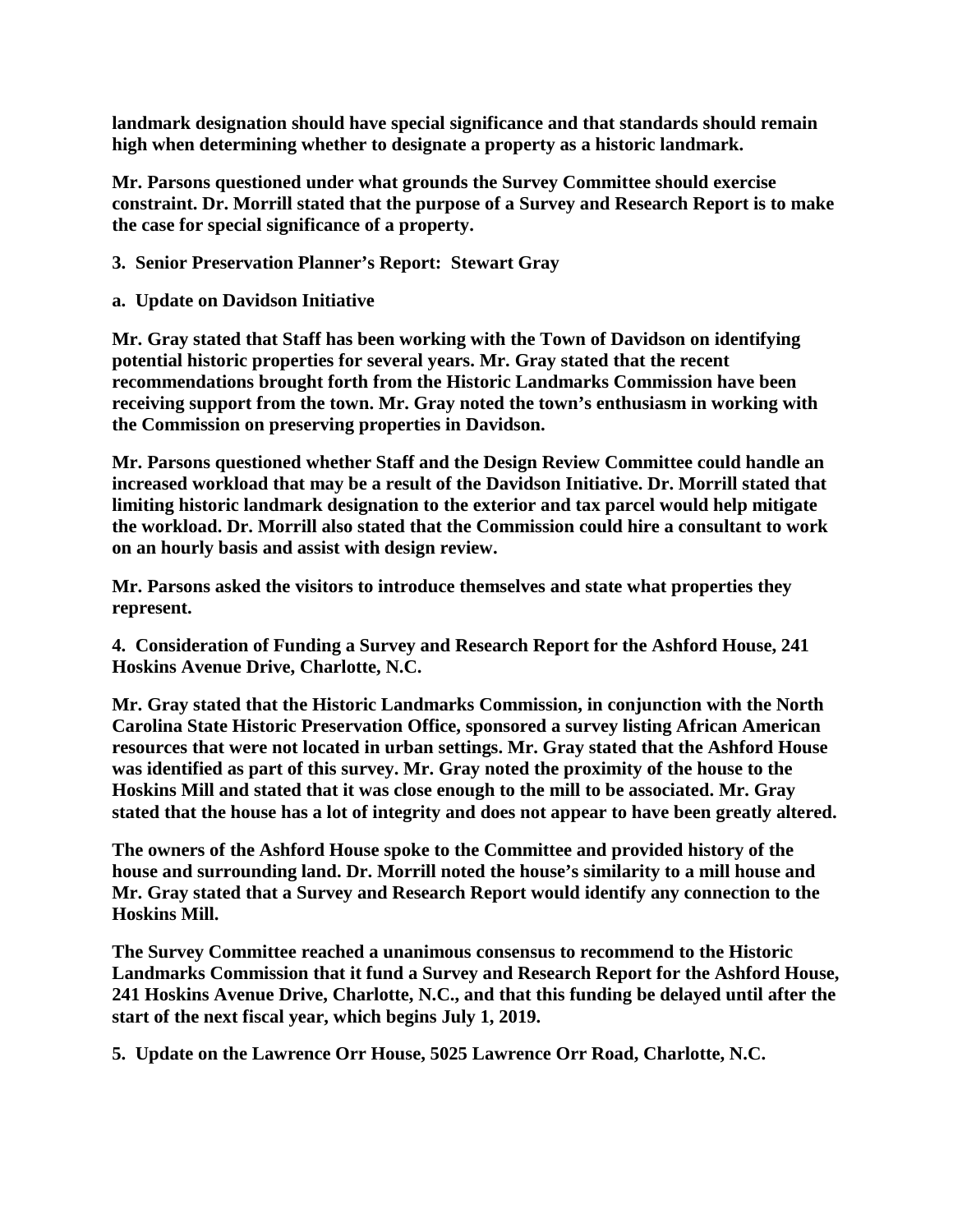**Dr. Morrill stated that Lawrence Orr was a strong advocate for voting rights and adequate education for African Americans and was also a major figure in the Hickory Grove area. Dr. Morrill stated that the house is currently on the Historic Landmarks Commission's Study List and that the owners have stated that they are interested in the house being considered for historic landmark designation.** 

**Dr. Morrill stated that the owners have expressed a willingness to donate the house to the Historic Landmarks Commission with the condition that the Commission would relocate the structure. Dr. Morrill stated that Code Enforcement has granted a 90-day extension on the required demolition of the house. Dr. Morrill stated that he would clarify Code Enforcement's stance and would also contact the property owners to see if the house must be relocated. Dr. Morrill asked the Committee if it was interested in considering the house for historic landmark designation and the Committee stated its interest.**

**The Survey Committee reached a unanimous consensus to authorize Dr. Morrill to contact Code Enforcement and the owners of the Lawrence Orr House, 5025 Lawrence Orr Road, Charlotte, N.C., to gather options for preserving the house, which Dr. Morrill will then present to the Committee at its May meeting.**

**6. Consideration of Highest Ranked Properties on the Huntersville Survey**

**Mr. Gray reminded the Committee that the Historic Landmarks Commission funded a survey of Huntersville properties, which ultimately identified 30 historic properties. Mr. Gray stated that he had selected seven properties from this survey which he believed warranted further examination. Mr. Gray detailed the seven properties and noted the significance and endangerment of each.** 

**Dr. Morrill stated that he would like to contact the owners of each property and initiate discussions on the process of historic landmark designation.** 

**The Survey Committee reached a unanimous consensus to authorize HLC Staff to meet with the owners of the seven ranked properties from the Huntersville Survey to determine their interest in historic landmark designation.**

**7. Consideration of Survey and Research Reports**

**a. Nevin School, 3523 Nevin Road, Charlotte, N.C.**

**Mr. Gray reviewed the Survey and Research Report on the Nevin School and detailed its history and special significance. Mr. Gray stated that Nevins, similarly to Derita, was once a community separate from the City of Charlotte. Mr. Gray stated that the owners are interested in historic landmark designation of the exteriors and tax parcels for the 1923 school building and the 1949 auditorium.** 

**Adam Lawlor, Executive Director of Nevins, Inc., spoke to the Committee and affirmed the organization's interest in historic landmark designation.** 

**The Survey Committee reached a unanimous consensus to recommend to the Historic Landmarks Commission that it process the Nevin School (including the exteriors of the**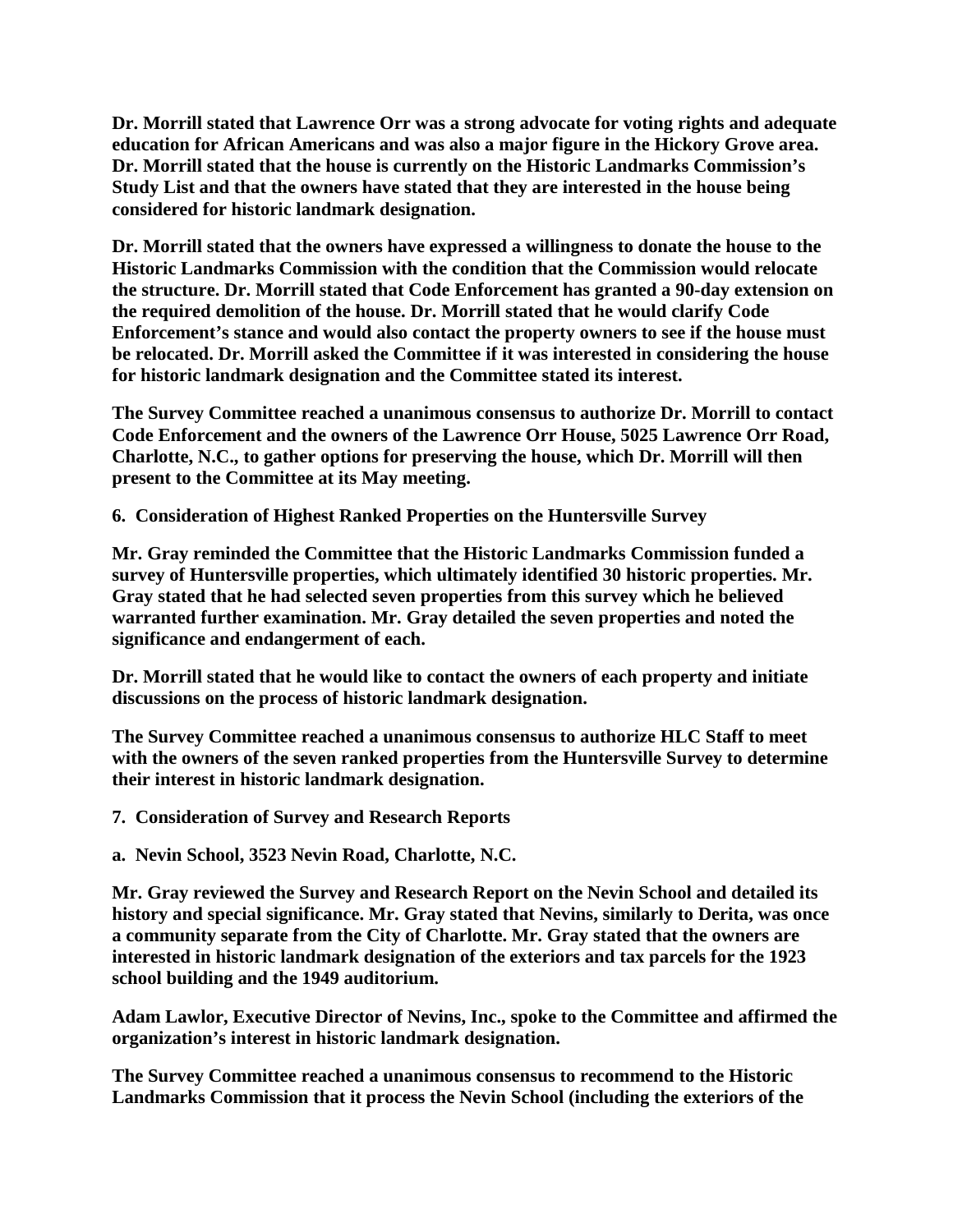**1923 school building and the 1949 auditorium, as well as the tax parcels upon which the buildings sit), 3523 Nevin Road, Charlotte, N.C., for historic landmark designation.**

**Note: Mr. Rogers left the meeting at 7:12 p.m.**

**b. Martin-Worth-Henderson House, 310 Concord Road, Davidson, N.C.** 

**Mr. Gray stated that the Survey and Research Report on this property was originally produced in 2005 and had recently been updated. Dr. Morrill stated that the house is highly significant not only in terms of its architecture, but also due to it being formerly owned by Dr. Mary Turpin Martin Sloop, who established the Crossnore School. Mr. Gray stated that the current owner of the property is supportive of historic landmark designation of the interior, exterior, and tax parcel upon which the house sits.**

**The Survey Committee reached a unanimous consensus to recommend to the Historic Landmarks Commission that it process the Martin-Worth-Henderson House (including the interior and exterior of the building, as well as the entire tax parcel upon which it sits), 310 Concord Road, Davidson, N.C., for historic landmark designation.** 

**c. Bonnie E. Cone House, 9234 Sandburg Avenue, Charlotte, N.C.**

**Dr. Morrill detailed the importance of Bonnie Cone, the founder of the University of North Carolina at Charlotte. Mr. Gray showed the Committee plans and photographs of the house and stated that the architect was Murray Whisnant. Mr. Gray stated that the house has a high degree of integrity and that the owner is requesting historic landmark designation of the exterior of the building and the tax parcel upon which the house sits.**

**The Survey Committee reached a unanimous consensus to recommend to the Historic Landmarks Commission that it process the Bonnie E. Cone House (including the exterior of the building as well as the entire tax parcel upon which it sits), 9234 Sandburg Avenue, Charlotte, N.C., for historic landmark designation.** 

**8. Old Business**

**There was no old business.** 

- **9. New Business**
- **a. Proposal for Dating Log Buildings**

**Mr. Parsons introduced Brian Clarke, owner of the Sloan-Porter House. Mr. Clarke stated that he is interested in having the logs in his house dated through the process of dendrochronology. Mr. Clarke stated that he reached out to officials at the North Carolina State Historic Preservation Office, who recommended approaching the Historic Landmarks Commission to see if it would be interested in facilitating a survey of the remaining log buildings in Mecklenburg County to help reduce the cost for the owners.** 

**Mr. Parsons asked if the Commission had ever produced a survey of log houses and Dr. Morrill stated that the Commission had not completed a comprehensive survey of log**